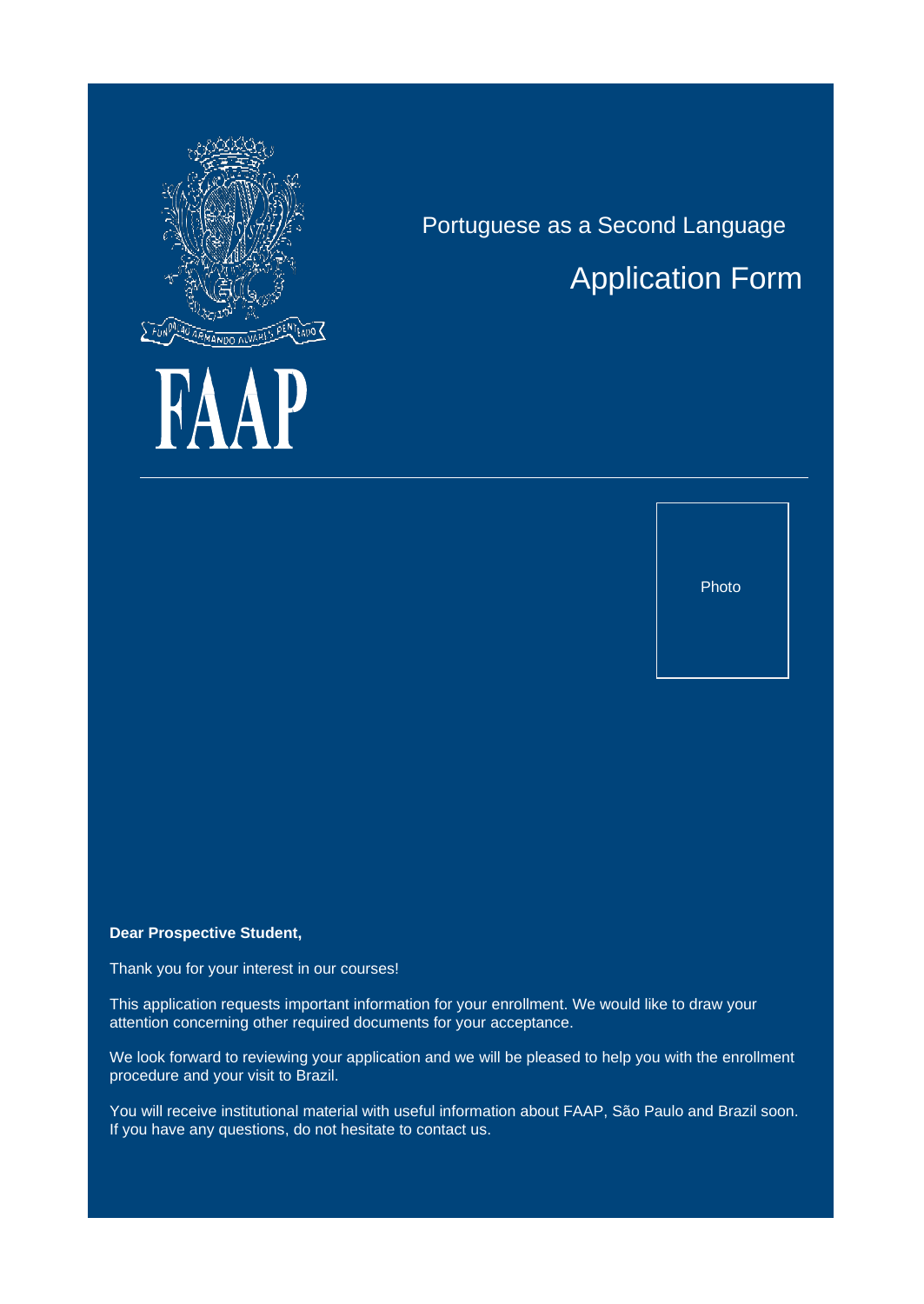## **SENDING YOUR APPLICATION AND OTHER DOCUMENTS**

### **INSTRUCTIONS:**

- 1. Fill out the application form and send it together with documentation bellow to the email [rel.internacional5@faap.br:](mailto:rel.internacional5@faap.br)
	- o CV or LinkedIn;
	- o A digital photo;
	- o Copy of your passport identification page;
	- o Candidates who are not native speakers of English or Spanish must present either an English proficiency test: IELTS-5, TOEIC-500 or TOEFL IBT-67 or set an interview with the coordination for proving his level of English, which will be decisive for acceptance into the course.
- 2. Wait for the analysis of your registration. You will be contacted by a member of the FAAP team;
- 3. After the approval of your registration, make the payment and sign the contract. Please, scan the contract and send it by email;
- 4. We will send you a letter of acceptance so that you can apply for a student visa (required for courses longer than two months).

If you are **applying from your home Institution**, we will send the acceptance letter straight to your Institution. If you are **an independent student**, we will send the acceptance letter to the address mentioned in your application form.

We emphasize that it is the student's responsibility to apply for the student VISA.

It is mandatory a health insurance valid in Brazil, for the period of the course. The policy must be sent to FAAP, by email, within 15 days before the beginning of the course. If the document is not sent, the enrollment may be canceled.

#### **STUDENT VISA**

To join the Extensive Portuguese Course is mandatory to have a **student VISA.**

Check with the Brazilian embassy/ consulate in your country what documents are required to obtain it. VISA is the sole responsibility of the student. The applicant must send us, by e-mail, a copy of the student VISA up to 30 days before the course starts.

# **PORTUGUESE LEVEL**

If you have already studied Portuguese before, it is necessary to schedule an interview with the coordination by email at [rel.internacional5@faap.br.](mailto:rel.internacional5@faap.br)

Cancellation of registration before the beginning of classes will authorize the return of 70% (seventy percent) of the amount paid, up to 30 (thirty) days after the formalization of the respective request at FAAP.

In case of cancellation of the registration due to proven denial of the visa by the Brazilian consular representation, the refund of the total amount of the course will be authorized and 150 USD (one hundred and fifty American dollars) - corresponding to the administrative fee - will be deducted.

The total amount of the course must be paid by the orientation day.

For further information, please contact [Andressa Rodrigues](mailto:rel.internacional5@faap.br)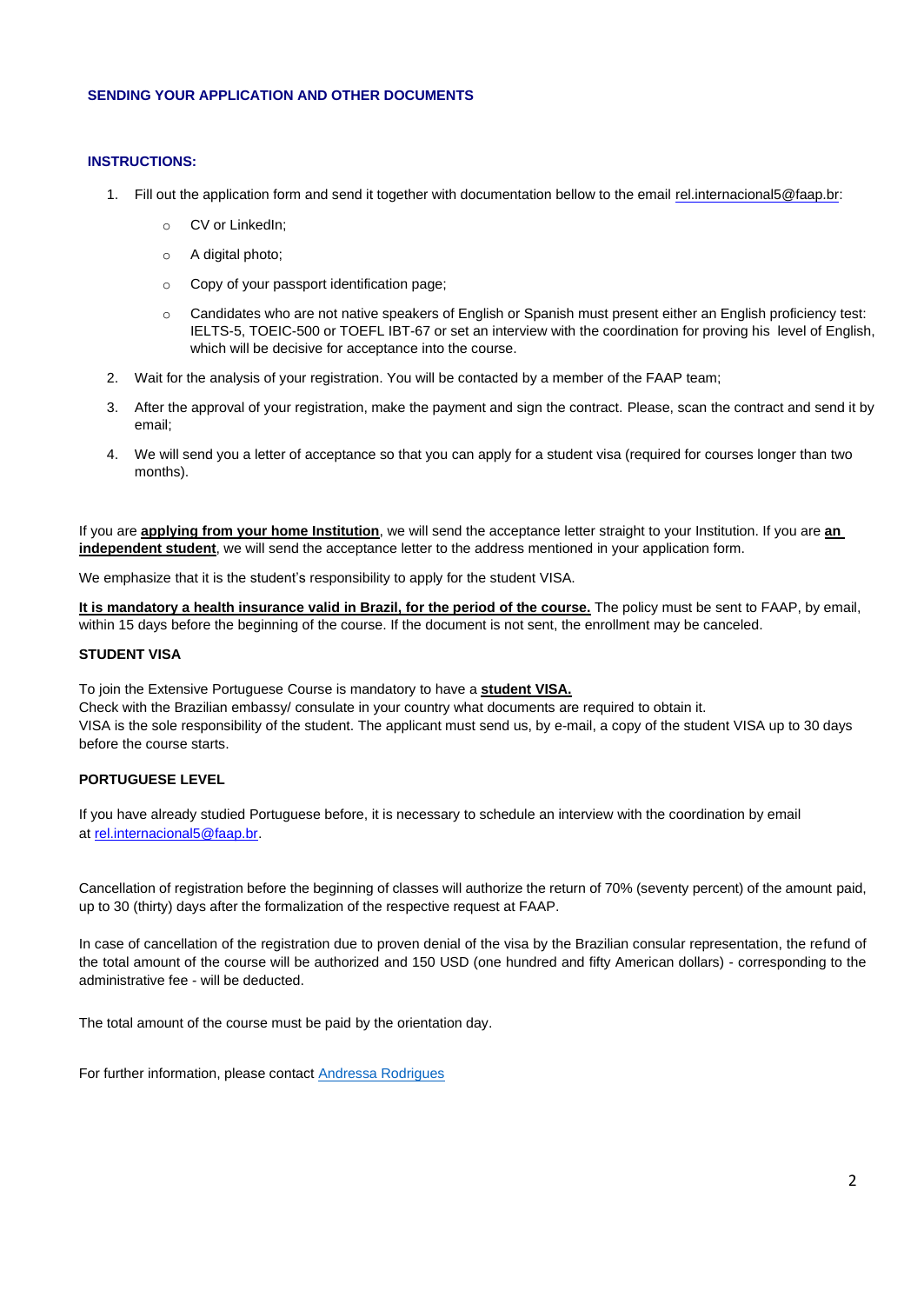# **SECTION 1- PROGRAM DETAILS:**

**I am applying for the following program:**

# **ON-CAMPUS COURSES**

□ Portuguese Extensive I Period: □ July - December □ Portuguese Extensive II Period: □ July - December □ Portuguese Extensive III Period:  $\square$  August - December

#### **SECTION 2 - PERSONAL DETAILS**

| • First name                                                                                                                                                                                                                   |     | the control of the control of the control of                                    |      | Middle name________________________ |               |             |
|--------------------------------------------------------------------------------------------------------------------------------------------------------------------------------------------------------------------------------|-----|---------------------------------------------------------------------------------|------|-------------------------------------|---------------|-------------|
|                                                                                                                                                                                                                                |     |                                                                                 |      | Gender:                             | $\Box$ Female | $\Box$ Male |
|                                                                                                                                                                                                                                | Day | Month                                                                           | Year |                                     |               |             |
| • Passport Number: 1990 1991                                                                                                                                                                                                   |     |                                                                                 |      |                                     |               |             |
| • Mother's full name that the state of the state of the state of the state of the state of the state of the state of the state of the state of the state of the state of the state of the state of the state of the state of t |     |                                                                                 |      |                                     |               |             |
| • Father's full name                                                                                                                                                                                                           |     | the contract of the contract of the contract of the contract of the contract of |      |                                     |               |             |

• Permanent address: (If you are an independent student, you will receive your letter of acceptance at this address. If you are an exchange student, you will receive your letter of acceptance through the Program Coordinator at your school. In any of these cases, your address must be provided below).

|                                                                              |  |  | Zip Code ___________________________                                                                           |  |  |  |  |
|------------------------------------------------------------------------------|--|--|----------------------------------------------------------------------------------------------------------------|--|--|--|--|
| Telephone:                                                                   |  |  |                                                                                                                |  |  |  |  |
| Mobile*:                                                                     |  |  |                                                                                                                |  |  |  |  |
| Fax/Other:                                                                   |  |  | Number and the contract of the contract of the contract of the contract of the contract of the contract of the |  |  |  |  |
|                                                                              |  |  |                                                                                                                |  |  |  |  |
| *Do you allow FAAP to contact you by WhatsApp?<br>$\square$ Yes<br>$\Box$ No |  |  |                                                                                                                |  |  |  |  |
| . Who will cover your expenses during your stay in Brazil?                   |  |  |                                                                                                                |  |  |  |  |
| □ Myself □ Other Person:                                                     |  |  |                                                                                                                |  |  |  |  |
|                                                                              |  |  |                                                                                                                |  |  |  |  |
|                                                                              |  |  |                                                                                                                |  |  |  |  |
|                                                                              |  |  |                                                                                                                |  |  |  |  |
| Mobile:                                                                      |  |  |                                                                                                                |  |  |  |  |
|                                                                              |  |  |                                                                                                                |  |  |  |  |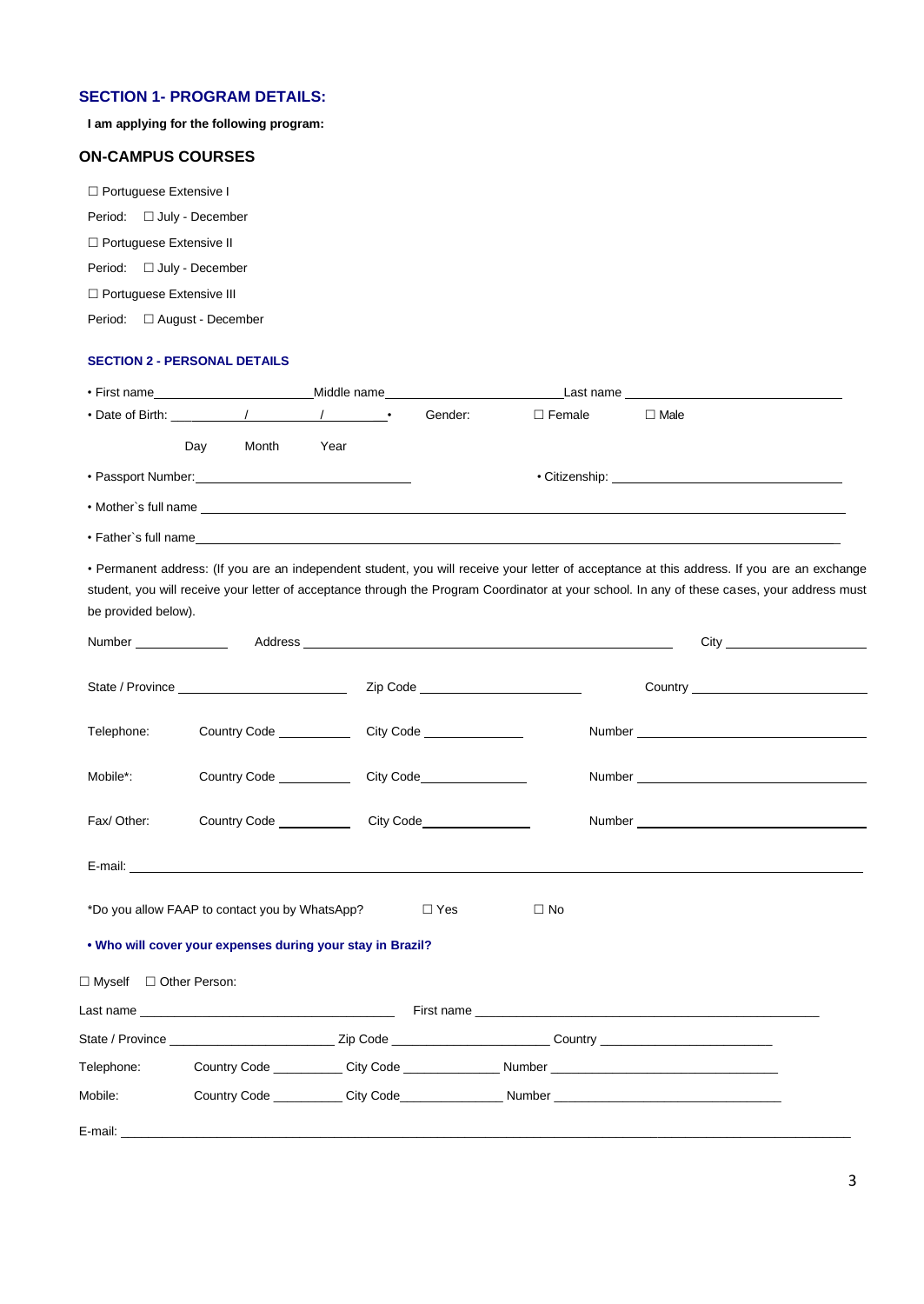### **• In case of emergency, please notify:**

| Last name                                                                                                                                                                                                   |                                             |            | First name |                                                                                                                |  |  |
|-------------------------------------------------------------------------------------------------------------------------------------------------------------------------------------------------------------|---------------------------------------------|------------|------------|----------------------------------------------------------------------------------------------------------------|--|--|
| Telephone:                                                                                                                                                                                                  | Country Code Country                        |            |            | Number and the contract of the contract of the contract of the contract of the contract of the contract of the |  |  |
|                                                                                                                                                                                                             | Do you have physical or sensory disability? | $\Box$ Yes | $\Box$ No  |                                                                                                                |  |  |
| If yes, please enclose details in a separate envelope marked "Confidential". Please include a recent relevant report from your doctor and<br>information on any special needs arising from your disability. |                                             |            |            |                                                                                                                |  |  |

- Blood Type: \_\_\_\_\_\_\_\_\_\_
- Allergies to medications:
- Allergies in general: \_\_\_\_\_\_\_\_\_\_\_\_\_\_\_\_

### **SECTION 3 - EDUCATIONAL DETAILS**

Please list all colleges or/and universities you have attended, starting with the most recent:

| <b>SCHOOL / COUNTRY</b> | <b>ENTERED</b><br><b>MONTH / YEAR</b> | <b>WITHDREW</b><br><b>MONTH / YEAR</b> | <b>MAJOR</b> | <b>DEGREE</b> |
|-------------------------|---------------------------------------|----------------------------------------|--------------|---------------|
|                         |                                       |                                        |              |               |
|                         |                                       |                                        |              |               |
|                         |                                       |                                        |              |               |

#### **• Home institution contact information:**

| Telephone:                       |                                                                                 |                     |        | Country Code City Code Number Number Number                                                                       |   |
|----------------------------------|---------------------------------------------------------------------------------|---------------------|--------|-------------------------------------------------------------------------------------------------------------------|---|
| Mobile:                          |                                                                                 |                     |        |                                                                                                                   |   |
| Fax:                             |                                                                                 |                     |        |                                                                                                                   |   |
|                                  |                                                                                 |                     |        |                                                                                                                   |   |
| • Language knowledge:            |                                                                                 |                     |        |                                                                                                                   |   |
| Portuguese                       |                                                                                 |                     |        |                                                                                                                   |   |
| $\Box$ Beginner                  | $\Box$ Intermediate                                                             | $\Box$<br>Fluent    |        |                                                                                                                   |   |
| • Other languages skills:        |                                                                                 |                     |        |                                                                                                                   |   |
| English                          | Spanish                                                                         | French              |        | Other:                                                                                                            |   |
| Beginner                         | $\Box$ Beginner                                                                 | □ Beginner          | $\Box$ | Beginner                                                                                                          |   |
| $\Box$<br>Intermediate           | Intermediate<br>$\Box$                                                          | $\Box$ Intermediate | $\Box$ | Intermediate                                                                                                      |   |
| $\Box$ Fluent                    | $\Box$ Fluent                                                                   | $\Box$ Fluent       | $\Box$ | Fluent                                                                                                            |   |
|                                  |                                                                                 |                     |        | • Have you ever been subject to academic suspension or dismissal from any school or college? $\Box$ Yes $\Box$ No |   |
|                                  | • Have you ever visited FAAP before? $\Box$ Yes $\Box$ No                       |                     |        |                                                                                                                   |   |
|                                  | In case you have studied at FAAP before, please complete the information below: |                     |        |                                                                                                                   |   |
|                                  |                                                                                 |                     |        |                                                                                                                   |   |
|                                  |                                                                                 |                     |        |                                                                                                                   | 4 |
| <b>SECTION 4 - ACCOMMODATION</b> |                                                                                 |                     |        |                                                                                                                   |   |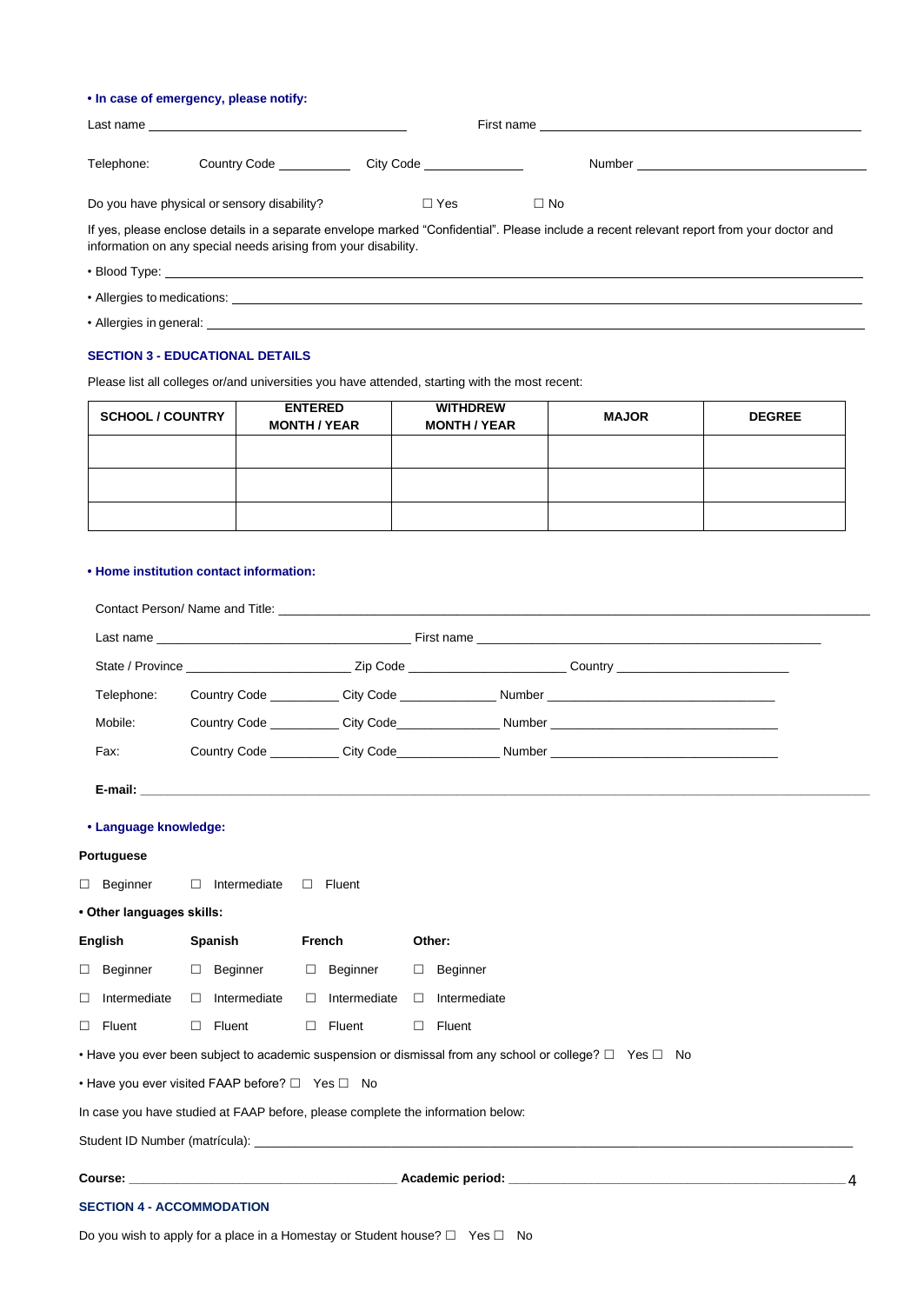Note: FAAP does not have residence hall in the campus, the options available for international students are Homestay and Student house. The International Office will help you to find an accommodation upon request.

#### **SECTION 5 - PAYMENT**

· International students applying for the Extensive Portuguese Courses must pay 30% of the total tuition fees in advance. Please confirm the price with the International Office.

#### **1) For credit card payment:**

Please provide the details below for credit card payment

| Credit Card: | $\Box$ Visa $\Box$ | Mastercard |  |
|--------------|--------------------|------------|--|
|              |                    |            |  |
|              |                    |            |  |
|              |                    |            |  |
|              |                    |            |  |
|              |                    |            |  |

#### **2) For bank transfer payment only:**

Candidates will receive an invoice from the International Office to proceed with the transfer. When making payment by bank transfer, please

ensure you include your name in it.

Once you have made the payment, please include a copy of the remittance advice that you receive from the bank with your application form as a proof of payment.

Study Abroad Students will pay tuition fees for the semester of study abroad at FAAP and will receive a separate invoice after confirming the

courses they will take during the semester-program.

**Beneficiary name: FUNDAÇÃO ARMANDO ALVARES PENTEADO** 

**CNPJ: 61.451.431/0001-69** 

**Bank name: BANCO BRADESCO S/A. (237)** 

**Agency: 0614-9** 

**Account Nº. 1.369-2** 

**SWIFT: BBDEBRSPSPO** 

## **STUDENT STATEMENT**

I have completely read and answered all the questions on this application to my best knowledge. If I am admitted to FAAP, I agree to follow its

\_\_\_\_\_\_\_\_\_\_\_\_\_\_\_\_\_\_\_\_\_\_\_\_ \_\_\_\_\_\_\_\_\_\_\_\_\_\_\_\_\_\_\_\_\_\_\_\_\_\_\_\_\_\_\_\_\_\_\_\_\_\_\_\_\_\_\_\_\_\_\_\_\_\_\_\_\_\_\_\_\_\_ \_\_\_\_\_\_\_\_\_\_\_\_\_\_\_\_\_\_\_\_\_\_\_\_\_\_\_\_

\_\_\_\_\_\_\_\_\_\_\_\_\_\_\_\_\_\_\_\_\_\_\_\_\_\_\_\_\_\_\_\_\_\_\_\_\_\_\_\_\_\_\_\_\_\_\_\_\_\_\_\_\_\_\_\_\_\_\_\_\_\_\_\_\_\_\_\_\_\_\_\_\_\_\_\_\_\_\_\_\_\_\_\_\_\_\_\_\_\_\_\_\_\_\_\_\_\_\_\_\_\_\_\_\_\_\_\_\_\_\_\_

rules.

**• Internal Use:** 

International Office:

Date **Full name Full name Full name Student's signature Student's signature**